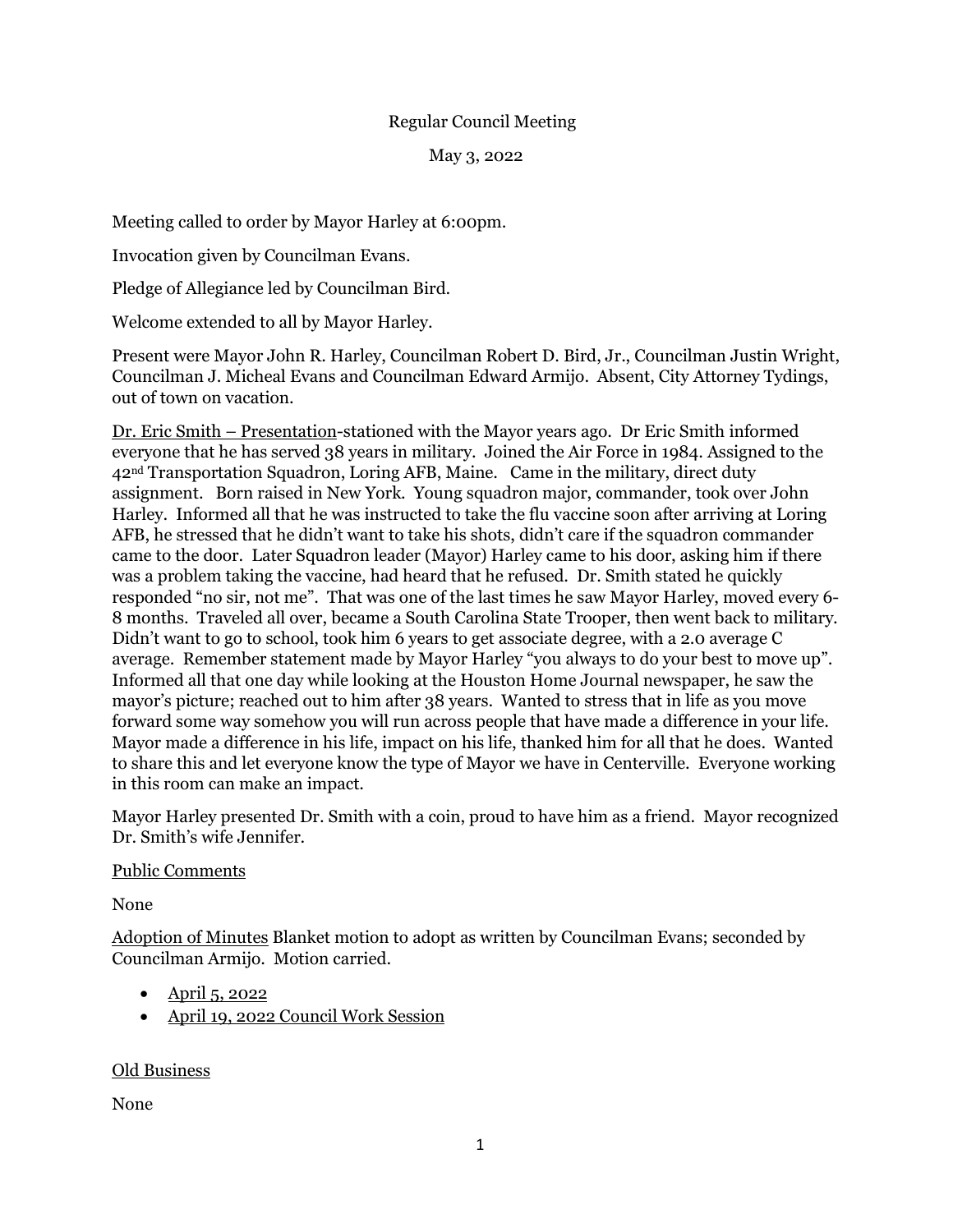## New Business

Proclamation-53rd Annual Professional Municipal Clerk's Week May 1-7: Mayor Harley read resolution. Presented to City Clerk Bedingfield.

Resolution-Perry Request to Amend Service Delivery Strategy Agreement (Middle Georgia Regional Commission Representatives-Dean Nelson & Holly Wharton): Mayor Harley recognized Mr. Nelson and Mrs. Wharton. Mr. Nelson provided maps with the amendments to the service delivery strategy for Mayor and Council. Mrs. Wharton stated this is amendment will have no effect to Centerville.

Motion made by Councilman Wright to approve Resolution as written; seconded by Councilman Armijo. Motion carried.

Councilman Evans inquired why does this have to be approved? Mrs. Wharton stated that all governing bodies that are part of the service delivery strategy have to approve the amendment by resolution.

Point of Information- 2022 City of Centerville Calendar of Events: Councilman Bird recognized City Clerk Bedingfield. Mrs. Bedingfield provided a copy of the calendar to Mayor and Council. The event calendar included events scheduled for 2022; food trucks, farmer's markets, yoga in the park and annual events.

Home Business License Application-The Brightwood Path LLC (owner: Sarah Collins, 232 Crestwood Circle): Councilman Bird made motion to approve; seconded by Councilman Evans. Motion carried.

Home Business License Application- X &J Transportation LLC (owner: Raqual Palmer, 220 Sunnymeade Dr): Councilman Bird recognized Mrs. Palmer. Mrs. Palmer informed everyone that she had moved here 4 years ago. Working with LogistiCare and providing concierge services.

Motion made by Councilman Bird to approve; seconded by Councilman Wright. Motion carried.

FY 2023 Recommended Budget to Governing Authority: City Accountant Harrison provided a copy of the recommended budget to Mayor and Council for review. The documents are on the city website for public review and also in front of the City Clerk's office.

Councilman Evans thanked all department heads for coming out and meeting with them. Thanked Councilman Bird for participating on the budget committee. Councilman Bird said this was a good experience, all department heads made this very easy and very minimal changes to proposed budget. Councilman Evans encouraged all to take a look at document and can discuss this over the next month or so, feel confident this will meet the city needs for the next fiscal year.

Mrs. Harrison thanked Councilman Evans and Councilman Bird for serving on the committee, appreciate their efforts on top of their regular daily duties.

Mayor Harley also thanked them for serving.

## Comments from Council

Post 1 Councilman Bird, referenced proclamation recognizing City Clerk Bedingfield. She has been very helpful Thanked her for help during first year serving on council. Looking forward to the events starting up again, food truck is one of his favorites.